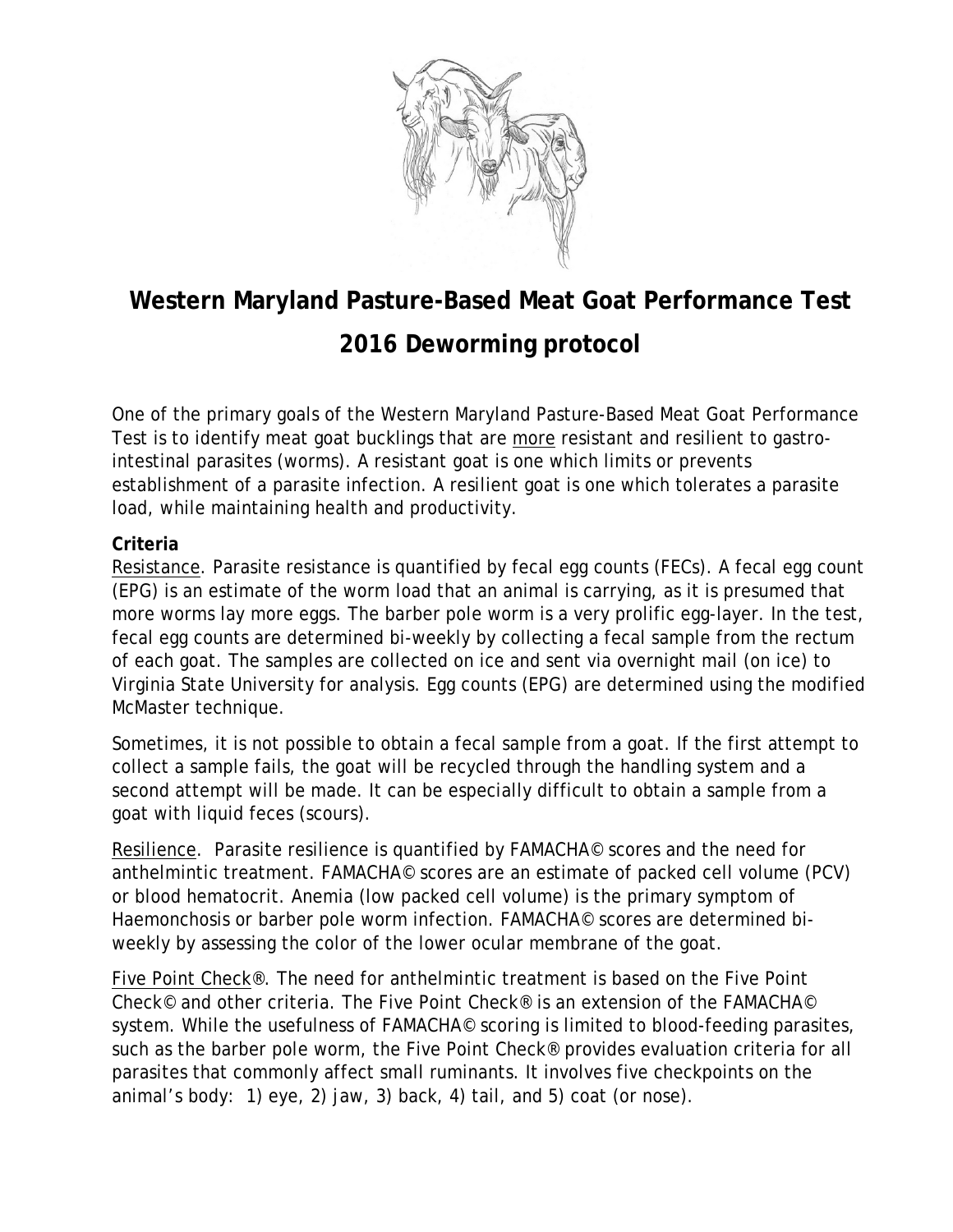The eye is assessed to determine FAMACHA© score (anemia). The jaw is examined to determine the presence of bottle jaw. The backbone, ribs, and loin (back) are handled to determine body condition score. The tail region is examined to determine evidence of past or current scouring (dag score). The coat condition provides a general indication of health and thriftiness. In sheep, the nose is the 5<sup>th</sup> checkpoint for nasal bots, a parasite than infects the nasal passages and causes snotty noses.

### **Start of test**

To make sure individual differences observed for parasite resistance and resilience are the result of genetics and not environment, all test goats must start the test equally with (near) zero fecal egg counts. To accomplish this, all test goats are dewormed upon arrival to the test site, regardless of their fecal egg counts or need for deworming.

All goats are dewormed sequentially with anthelmintics from all three anthelmintic classes: moxidectin (Cydectin®), albendazole (Valbazen®), and levamisole (Prohibit®). The goats are weighed to determine proper dosages. The dosage recommendations of the American Consortium for Small Ruminant Parasite Control (ACSRPC) are followed. In previous years, sequential treatment has reduced fecal egg counts (on-average) by more than 95 percent. However, treatment has failed to reduce fecal egg counts by 95 percent in some goats and consignments.

### **Deworming protocol**

Goats with FAMACHA© scores of 1 or 2 will not be dewormed unless they present with bottle jaw or other clinical signs of parasitism. Goats with FAMACHA© scores of 4 or 5 will always be dewormed, regardless of other criteria. Goats with FAMACHA<sup>©</sup> scores of 3 may or may not be dewormed. The decision to deworm goats with a FAMACHA© score of 3 will be based on the additional criteria of the Five Point Check®.

- 1) Evidence of "bottle jaw" (submandibular edema)
- 2) Active scouring (dagginess)
- 3) Body condition score (< 2)
- 4) Poor coat condition

Goats with FAMACHA© scores of 3 will also be dewormed if one or more of the following risk conditions exists:

- 1) Weight loss (>0.1 lbs.) during previous 2 week period
- 2) Two score decline in FAMACHA<sup>©</sup> score over 2 week period, e.g.  $1 \rightarrow 3$
- 3) Last fecal egg count was > 2000 epg
- 4) Fecal consistency: score of 1/4 (liquid)
- 5) More than 10 percent of test goats have FAMACHA<sup>©</sup> scores of 4 or 5

### **Treatment**

During the test, parasitized goats will be treated with either levamisole (Prohibit® sheep drench) or moxidectin (Cydectin® sheep drench). In 2013, a DrenchRite® assay determined both of these anthelmintics to be effective against the worm larvae being "seeded" in the pastures by the grazing sheep (before and after test). In addition,